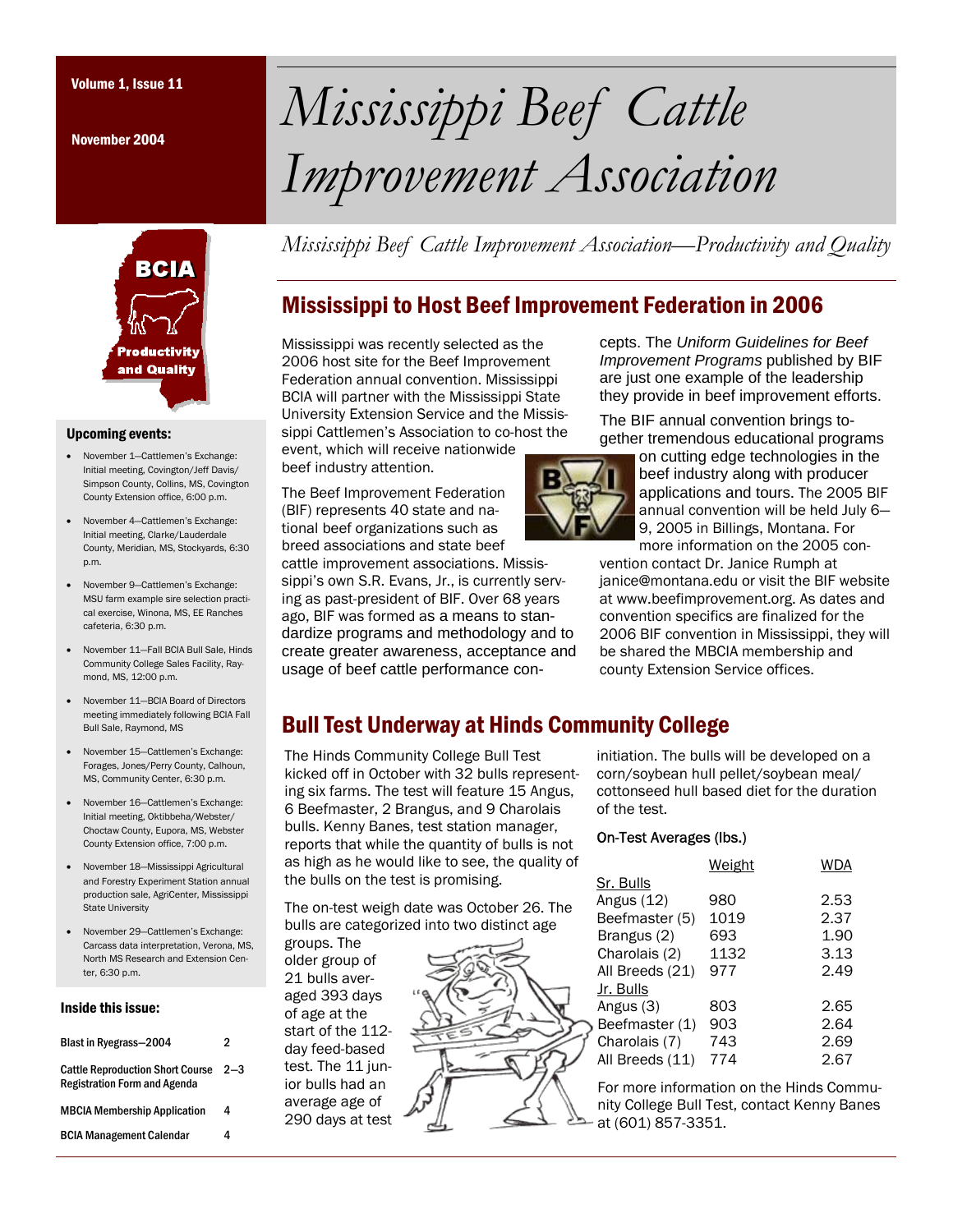

Blast damage is already hurting ryegrass pastures in Mississippi

## Blast in Ryegrass—2004

## *Dr. David Lang, Associate Professor, Plant and Soil Sciences, MSU*

Several growers are experiencing damage to their ryegrass fields this fall due a plant disease called Blast. It is also known as gray leaf spot, and its causal organism is a plant pathogen called *Pyricularia grisea*. Dr. Alan Henn, Extension Plant Pathologist reports that, "The weather has been perfect for it warm and humid, with morning dews lasting to around noon."

According to Dr. Henn, "The disease affects both annual and perennial ryegrass and has a wide host range. Other common hosts include St. Augustine grass (a common turfgrass in the state), corn, crabgrass, pangola grass, pearl millet, oats, wheat and rice. Obviously some are better hosts than others." Ryegrass is the most severely affected, and although small grains such as oat or wheat can be host plants, damage from Blast is normally minimal. Most ryegrass varieties are very susceptible to Blast, and all will be damaged in years when conditions are favorable.

Environment is very important to the disease, particularly in years with a high incidence of rainfall from tropical storms. Dr.

Henn states that, "Blast will not develop under low or high temperatures. Optimal temperature for the pathogen is 77° F. The number of leaf lesions increase exponentially with increasing periods of free moisture, up to 24 hrs." The most severe cases of Blast occur in ryegrass planted in August and early September in years when tropical storms pass through the state in September. Early plantings of ryegrass provide the opportunity for early grazing, but these plantings are at risk to develop Blast. A mixture of oat or wheat with ryegrass provides some measure of safety should conditions develop that favor Blast.

Pastures with ryegrass suffering Blast damage should be grazed to remove top growth. This allows air to circulate and helps to dry out moist conditions. "Grazing will help lower inoculum load, reduce leaf wetness, and curtail the disease epidemic," Dr. Henn suggests. Ryegrass plants that survive Blast may suffer reduced growth throughout the winter and into early spring. If your ryegrass is damaged by Blast, wheat can be planted in November to provide emergency winter grazing. Wheat can be over-seeded by broadcasting it and allowing the animals to trample the seed into the soil or by drilling it.

# Cattle Reproduction Short Course Registration Form

| Name: www.<br>l Address:                                                       | Number attending. ________                                                              |
|--------------------------------------------------------------------------------|-----------------------------------------------------------------------------------------|
| *Select preferred distance education site (circle one):                        |                                                                                         |
| Bost Extension Center, MSU                                                     | Central MS R&E Center, Raymond                                                          |
| l North MS R&E Center, Verona                                                  | Forrest Co. Extension Office, Hattiesburg                                               |
| Tate Co. Extension Office. Senatobia Colliche Co. Extension Office. Magnolia   |                                                                                         |
| Newton Co. Extension Office, Decatur                                           |                                                                                         |
| *The short course is scheduled to be offered at all of the above listed sites. |                                                                                         |
|                                                                                |                                                                                         |
|                                                                                | Please make checks payable to Cattle Reproduction Short Course and send along with this |
|                                                                                | registration form to: Cattle Reproduction Short Course, Box 9815, Mississippi State, MS |
| 39762.                                                                         |                                                                                         |

*"… ryegrass (pastures) suffering blast should be grazed to remove top growth … and curtail the disease epidemic."*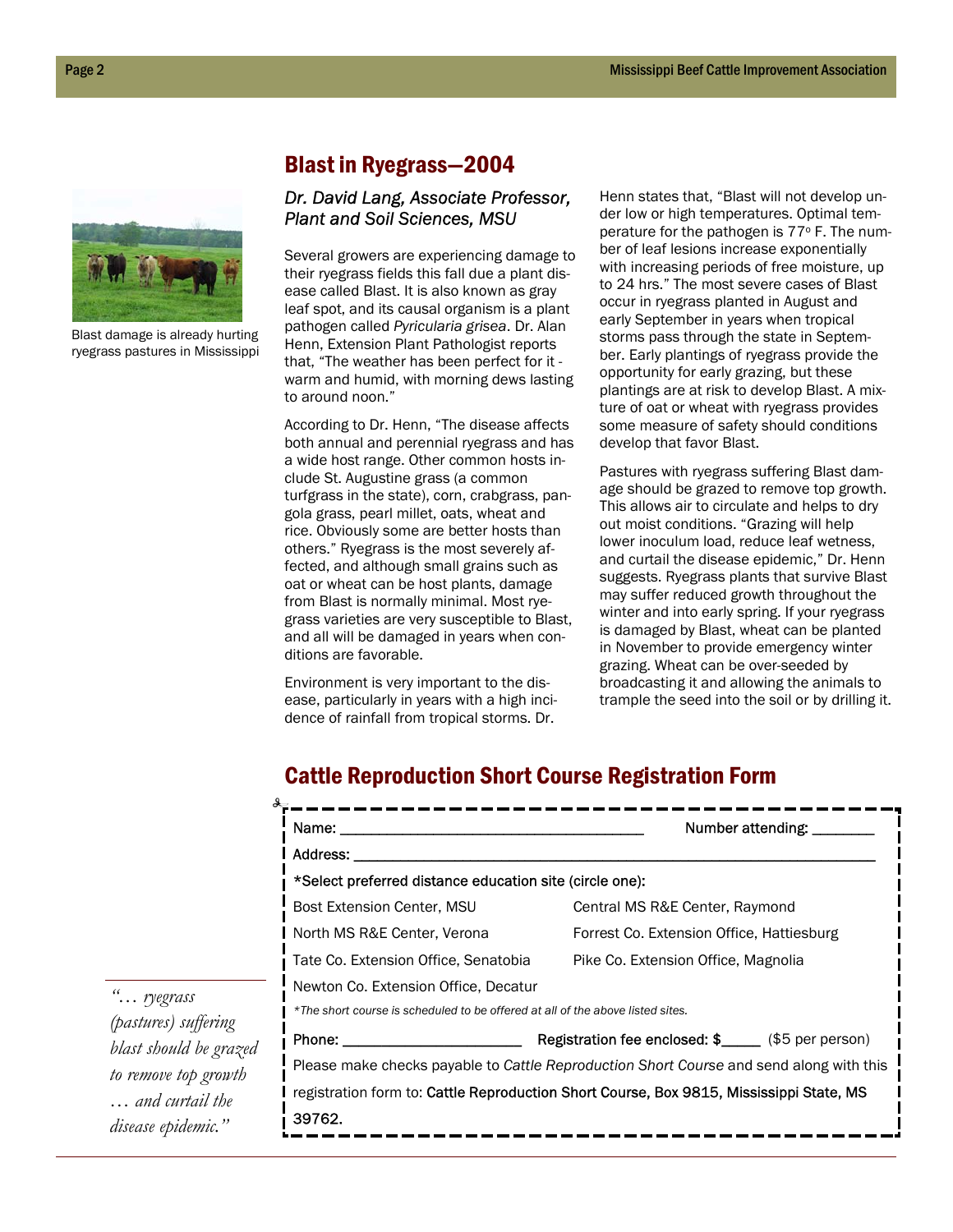## Cattle Reproduction Short Course Set for January

The Mississippi State University Extension Service will conduct a Cattle Reproduction Short Course for beef and dairy producers in January. This day and a half long program will be broadcast over interactive video from Mississippi State University to distance education sites throughout Mississippi. These sites will include MSU, Verona, Senatobia, Decatur, Raymond, Hattiesburg, and Magnolia.

The short course agenda will cover topics designed to provide reproductive management information and tools that can help both beef and dairy cattle producers. Features speakers at the short course include Dr. Bill Beal from Virginia Tech and Dr. Les Anderson from the University of Kentucky.

#### *CATTLE REPRODUCTION SHORT COURSE AGENDA*

#### Tuesday, January 11, 2005

8:00 a.m. *Registration* 

8:30 a.m. *Reproductive Diseases*  Terry Engelken, Mississippi State University College of Veterinary Medicine

9:30 a.m. *Calving Management*  Terry Engelken, Mississippi State University College of Veterinary Medicine

 $10:30 a m$ *Break* 

10:45 a.m. *Estrous Cycle*  Bill Beal, Professor, Reproductive Physiology, Virginia Tech

11:45 a.m. *Lunch (on your own)* 

#### 1:15 p.m.

*Heat Detection and Artificial Insemination*  Rhonda Vann / Scott Willard, Department of Animal and Dairy Sciences, Mississippi State University

#### 2:15 p.m.

*Estrus Synchronization*  Bill Beal, Professor, Reproductive Physiology, Virginia Tech

3:15 p.m. *Break* 

3:30 p.m. *Heifer Development – Dairy*  Angelica Chapa/ Doug Hostetler, MSU Extension Dairy Specialist/ Mississippi State University College of Veterinary Medicine

4:30 p.m. *Heifer Development – Beef*  Mike Howell/ Roy Higdon, MSU Extension Area Livestock/ Forages Agents

5:30 p.m. *Adjourn* 

#### Wednesday, January 12, 2005

8:30 a.m. *Bull Fertility and Management*  Les Anderson, Extension Beef Specialist, University of Kentucky

9:30 a.m. *Fall Versus Spring Calving*  Blair McKinley/ Jane Parish, MSU Extension Beef Specialists

10:30 a.m. *Break* 

10:45 a.m. *Developing a Controlled Breeding Season*  Blair McKinley/ Jane Parish, MSU Extension Beef Specialists

11:45 a.m. *Questions and Wrap-Up* 

12:00 p.m. *Adjourn* 

Advance registration for the short course is required. Registration is \$5 per person and covers the program and educational materials. The registration deadline is January 4, 2005. Call your local Extension office or Animal and Dairy Sciences Extension at 662- 325-3516 for additional information.





The cattle reproduction short course will be broadcast to sites across the state.

*"… the cattle reproduction short course will provide reproductive management information and tools for both beef and dairy producers."*